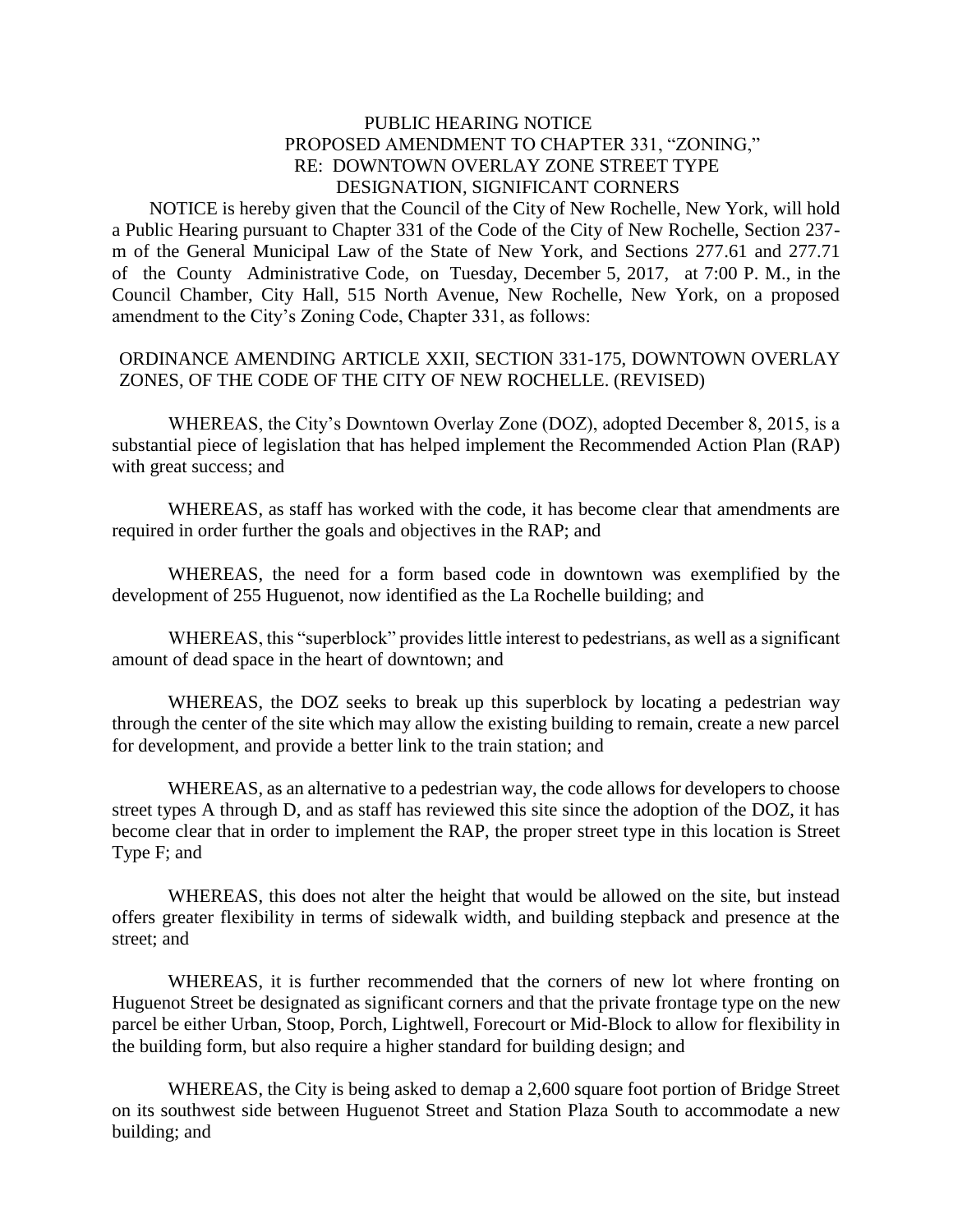WHEREAS, Bridge Street will be reconstructed as a one-way street, and as part of the proposal to develop the new parcel, the applicant will create a new public street; and

WHEREAS, this new street is proposed to provide one-way ingress from Huguenot Street and will become a gateway for those pedestrians entering the Train Station from Station Plaza South; and

WHEREAS, it is recommended that the demapping be permitted once the new street has been constructed; now, therefore,

BE IT ORDAINED by the City of New Rochelle:

Section 1. Article XXII, Section 331-175, Downtown Overlay Zones and related maps (attached), of the Code of the City of New Rochelle, is hereby amended as follows:

§ 331-175.04 Definitions

The definitions below describe terms as they appear in this Article that are technical in nature or that otherwise may not reflect common usage. If a term is defined in Section 331-4 of this ordinance and in Section 331-175.04, then the definition in Section 331-175.04 shall apply, unless otherwise specified. In any interpretation of terms used in this Article, the official or officials responsible for making such interpretation shall consult with the Department of Development.

## FRONTAGE TRANSITION ZONE

The portion of the Public Frontage between the Pedestrian Clearway and a building Facade allowing for doorways, building fixtures e.g. lighting, signage, projected architectural moldings), landscaping[,] and removable planters[, and signage boards].

§ 331-175.08F DOZ Street Types Map

Change P Street Pedestrian Way between Huguenot Street and Station Plaza South to F Street type.

§ 331-175.08F(2) DOZ Street Types Table

| <b>Street Name</b>                                               |  | Street Type Storefront Required Max Door Separation |
|------------------------------------------------------------------|--|-----------------------------------------------------|
| Pedestrian Way From Station Plz S [P] F Street<br>to Huguenot St |  | $60^{\circ}$                                        |

§ 331-175.08G Downtown Overlay Zones District Map

Change P Street Pedestrian Way between Huguenot Street and Station Plaza South to F Street type.

§ 331-175.08G(2) DOZ Standards Map Legend